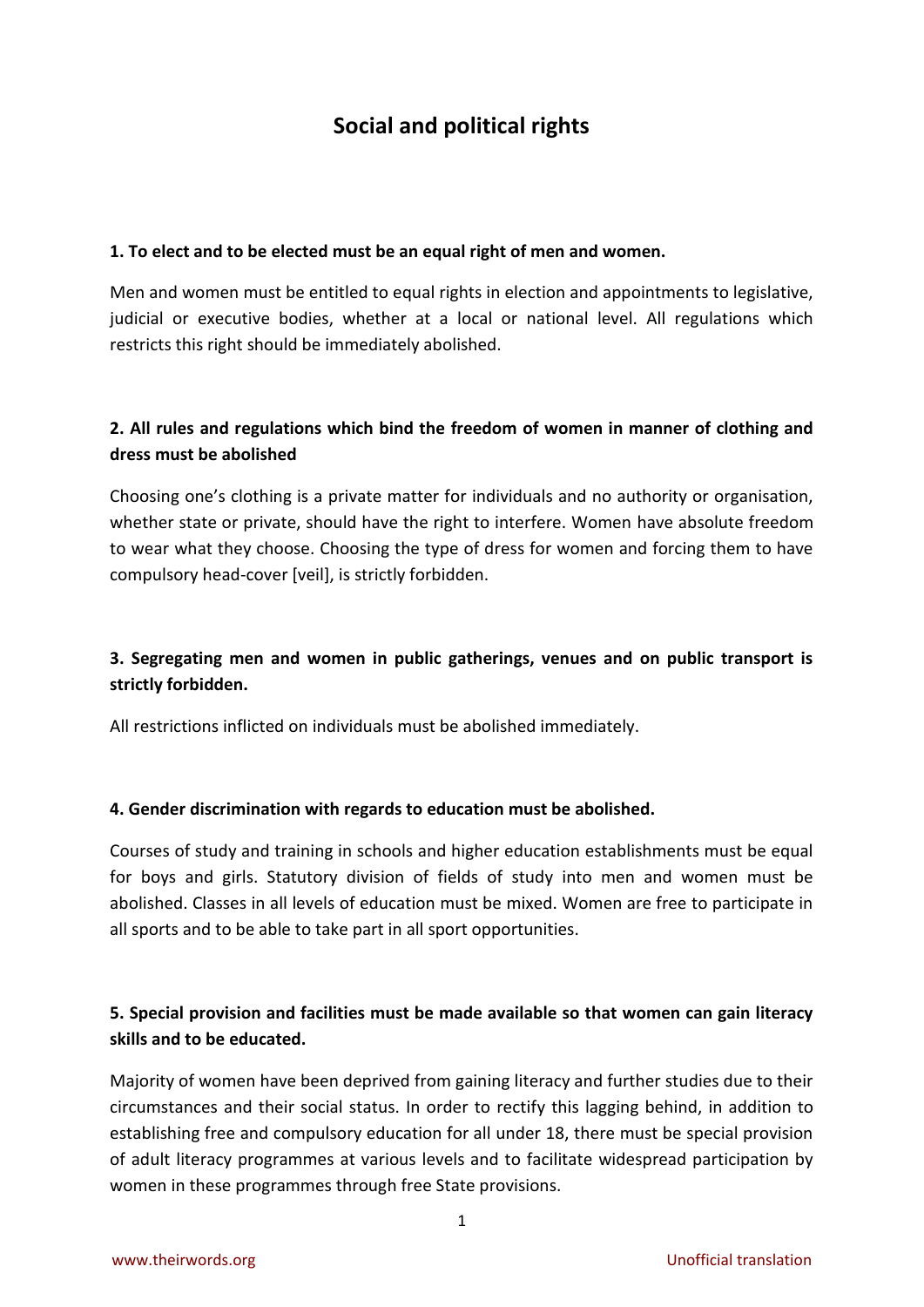## **6. Nursery and pre-school facilities must be established on a wide scale in cities and villages.**

In order to facilitate active participation of women in social life, increasingly, the care and support of children must be assigned to society. Therefore, the workplace, localities in towns and villages must establish nurseries and pre-school facilities on a large scale. Parents should have easy and free access to nursery and pre-school facilities. The state and employers are obliged to provide and to financially maintain these establishments.

# **7. Women should be freed from the pressures of house work and their participation in social circles must be facilitated.**

Doing house work and taking care of the family takes up the majority of time and physical and mental energy of women and significantly prevents developments of their skills and seriously restricts their presence in society. Women's individual and social freedom and rights can only be realised when they are relieved from house work.

House work is a joint effort for men and women. In order for men and women to be able to participate in social life and to have individual pass time, in addition to managing their house work, it is essential that society should do some of the house work.

Today, the majority of house work must be organised and undertaken by society. This can be facilitated through more appropriate production and supply and other products and facilities to manage the affairs in the house and also better organisation of social services.

Therefore, the following actions must be undertaken by the state as a matter of urgency:

- The state is responsible to establish public dining and laundry facilities everywhere; these facilities should be easily accessible and usable by all.
- The state must put in place provisions for services, products which simplify house work; without considering their profits.
- The state is required to provide products which facilitate the care of children at home, bearing in mind all health and safety standards and regardless of profit margin considerations. The state must also establish special health and medical centres for children at local level; these centres can advise on nutrition, health of children and caring for them during illness; it even provides services and advice to parents at home.
- The state is required to create playing fields for children in all localities in towns and villages bearing in mind standards of health and safety.
- The state is required to modify and expand the public transport network, building construction and town planning in a way that caring for infants and children can be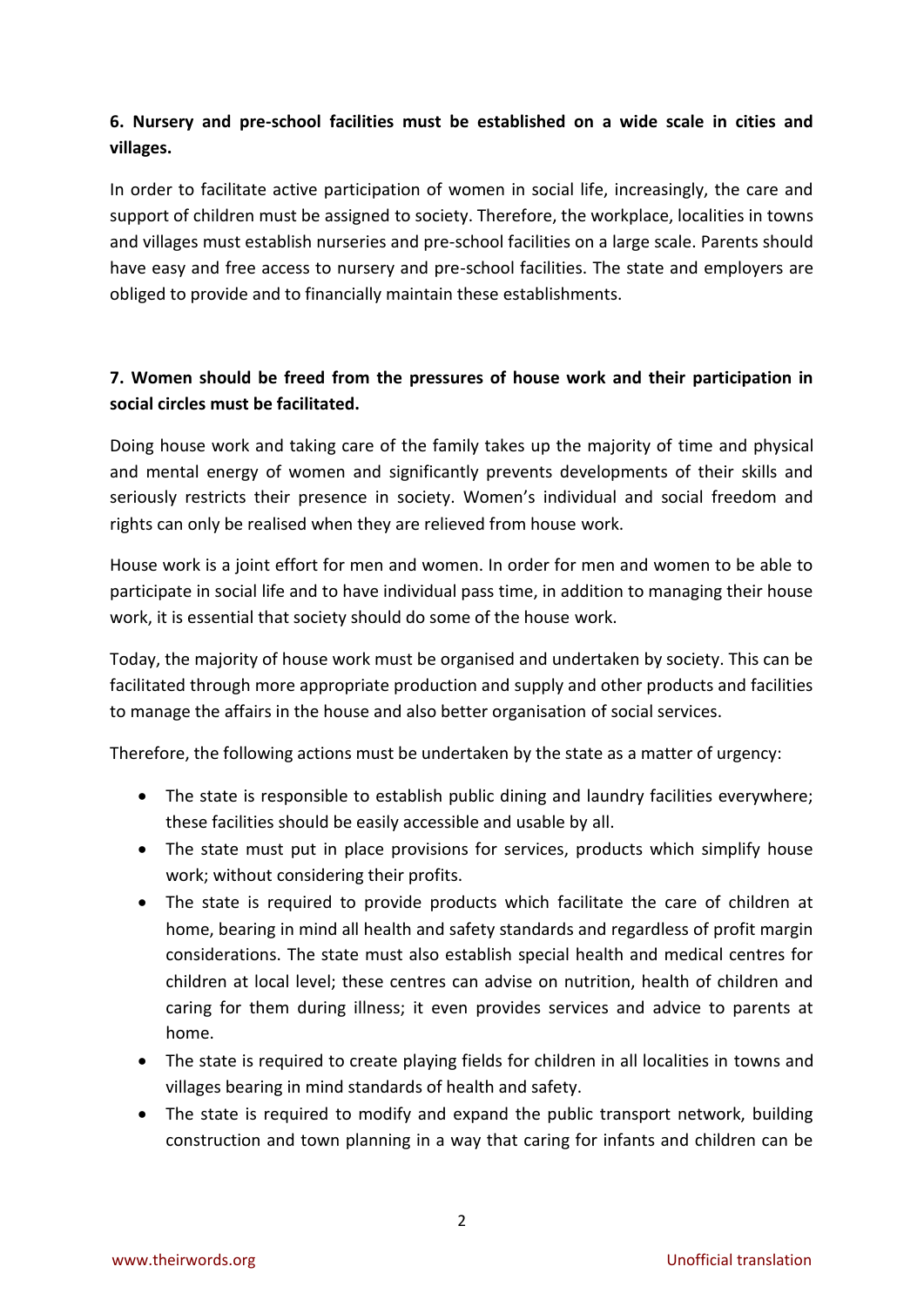facilitated everywhere in a safe manner. This facility can ensure that parents while taking care of their children are not forced to stay at home.

• The state is required to establish local shopping centres in villages and towns, so that buying basic supplies and home appliances can be bought easily in a reasonable time by men or women.

### **8. Men have to undergo special training in order to challenge patriarchal culture.**

In order to challenge attitudes and traditions which promote inferiority and humiliation of women, it is necessary for men to have special education in this respect. Therefore, patriarchal attitudes and traditions must be continuously challenged in education materials and media and to promote and spread the thought and tradition of equality of men and women. It is also necessary that men are encouraged to complete training courses specific to women such as dressmaking / tailoring, cooking and child care which have traditionally been specific to women. This would help men to share in the house work.

#### **9. Special measures should be put in place to improve the situation of women in villages.**

In villages, due to lack of basic facilities and lack of production, women are forced to take on hard and physically intensive work. In addition to doing all the house work, the village women have the duty of providing and preparing basic supplies under difficult circumstances with the most primitive tools, not to forget their role in production. All of this creates a difficult life for the women in villages.

Therefore, in order to improve the situation of women in villages, the state must put in place specific measures to widen the electricity, water network in villages, creating public bakeries and provision of suitable fuel which can be easily accessed by all, to be established in all villages.

### **10. Women must be entitled to special health services.**

All should be entitled to free health and medical treatment care. In addition, women should be entitled to specific health services and as such immediate action is required with regards to:

- Examinations specific to women should be done at least once every year, in order to prevent illness or to promptly treat various conditions.
- Maternity wards with advanced facilities should be set up nationally, so that pregnant women can give birth under the supervision of medical practitioners and midwives, in a safe and healthy environment.

3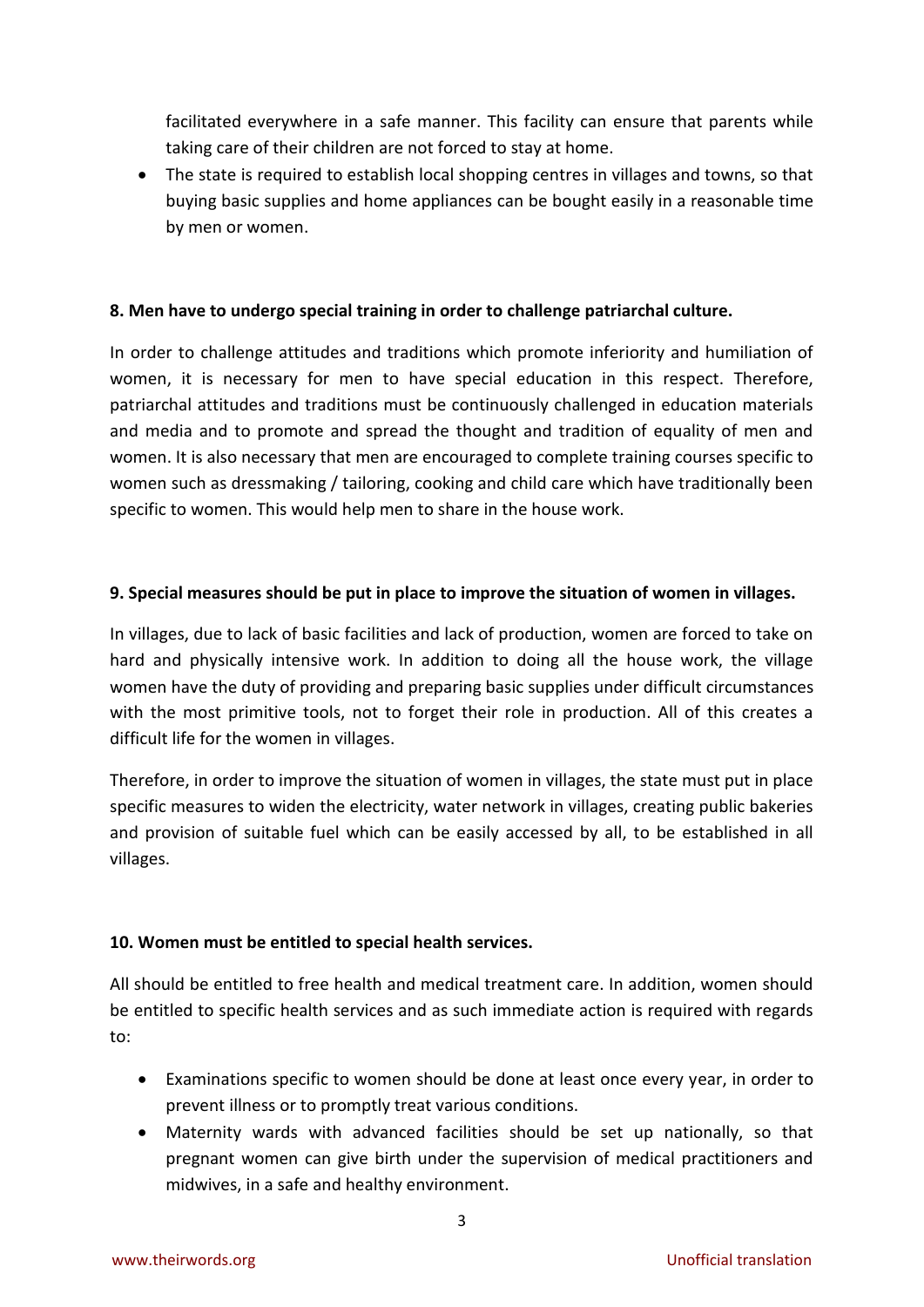- Pregnant women should be under regular monthly examination until their delivery. These examinations should continue after giving birth, until such time that it is deemed necessary by the medical professionals.
- Family planning centres should be established in every town and village. These centres should be managed by experienced professionals and to have adequate equipment. These centres should provide guidance and education and to provide clients with free contraceptives. Production and import of contraceptives should be under full supervision of medical experts.

#### **11. Prohibition of abortion must be abolished.**

The capitalist society provides two options to women with unwanted pregnancies. To get rid of the foetus or to keep the foetus and put up with difficult emotional, economic and social conditions. Poverty and inability in providing for children economically, the real and practical barriers which having a child and caring and nurturing him will create for women; stopping them from participating in social, economic and political life and ultimately leads to dilemmas and social and economic and moral stresses for single women and their children. All of this can lead to women wishing to terminate their pregnancy. If this action is not legally permitted, they will arrange for abortion through unprofessional individuals, under insanitary conditions and by paying huge expenses. Therefore, bearing in mind this fact, abortion must become legalised for all women, if it does not pose a health risk for the woman and the foetus is not older than 16 weeks. Abortion must not be carried out with the permission of anyone or any authority except that of the woman.

Abortion must be carried out free of charge, in hospitals and public health clinics under the supervision of a specialist practitioner. Individuals, who perform abortions without having the necessary expertise, are treated as offenders and will be prosecuted.

### **12. Traditions and customs which expose women to insult, physical and emotional abuse must be prohibited.**

In some economically and culturally backward parts, reactionary traditions, such as female circumcision and mutual trading of girls is common. These traditions must be banned immediately. The state must undertake necessary cultural and legal action in order to abrogate such traditions and the perpetrators must be prosecuted and severely punished.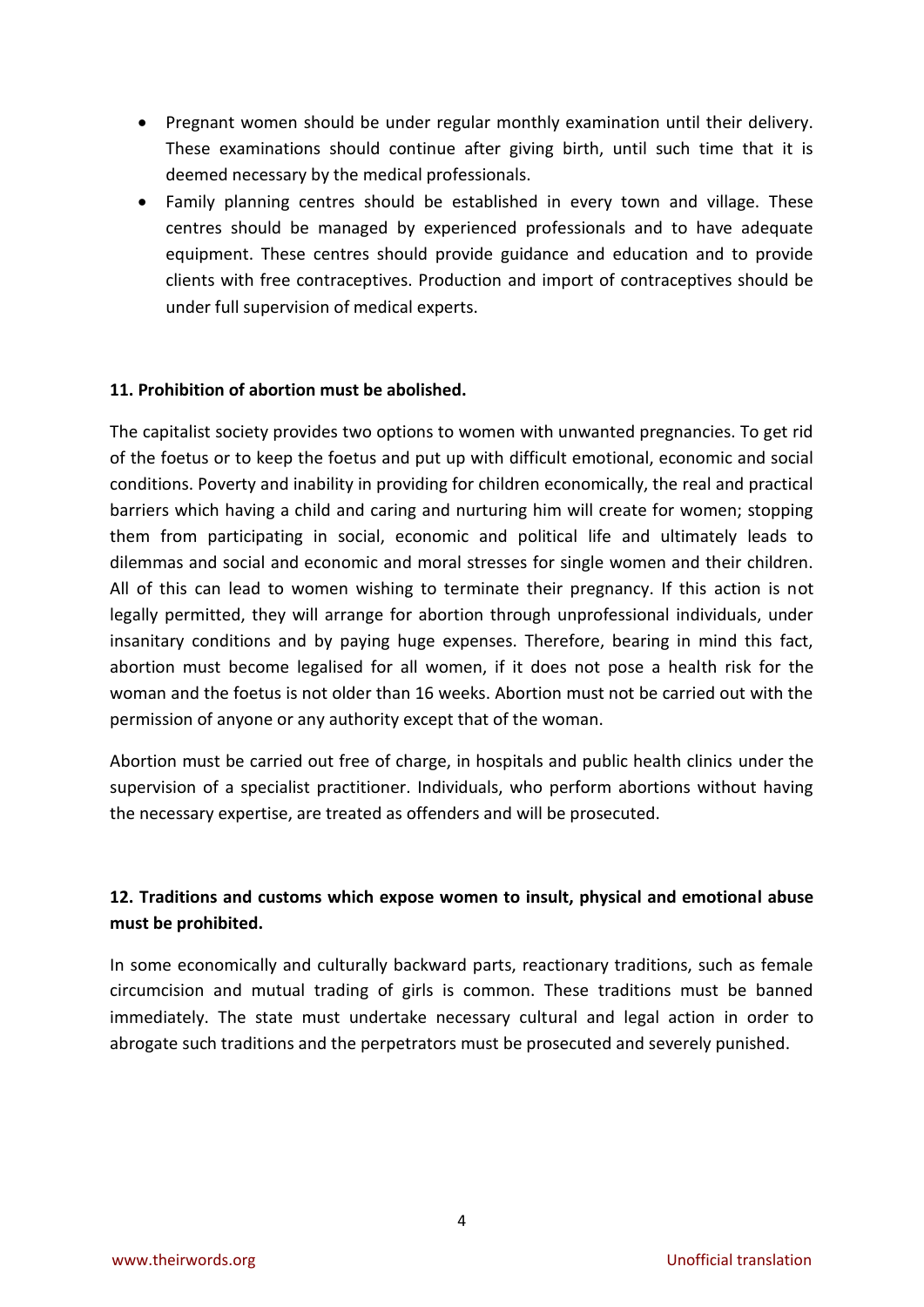#### **13. Women must have legal and social security against rape crimes.**

Committing rape is among the most barbaric and violent offences against the physical and emotional privacy of an individual. In society today, as a result of moral prejudice of male and patriarchal domination and religious beliefs, rape is a violation of honour and dignity of the family and as a result, it means that in many cases this crime is covered up.

Insult and abuse against women or physical abuse by men in the family or official authorities, family vendettas and in some cases, forcing the victim of rape to marry the offender, are some of the outcomes which can often follow rape.

These matters would result in women who have been raped to avoid complaining to the police and judicial authorities and they even keep quiet among their close relations. Therefore:

Rape must be sentenced in the same category as criminal offences. Seeking family revenge with the authority of moral and religious prejudice is prohibited and is an offence. Rape victims must have easy access to judicial authorities. Dealing with issues of rape must not include insulting and humiliating treatment and must be processed at the earliest opportunity. Rape victims must be entitled to receiving medical and psychiatric assistance.

# **14. Social aspects of prostitution must be challenged. In order for victims of prostitution to return to a healthy life, they must be provided with economic and educational facilities.**

Prostitution is one of the forms of oppression imposed on women in a capitalist society. It is essential to fight against prostitution, in order to regain human respect and dignity of women in society. In present societies, poverty and lack of social security and legal and practical restrictions inflicted on women to work and to have financial independence, alongside patriarchal attitudes and culture, are among the factors which preserve and promote prostitution. As shown by the example of Islamic Republic of Iran, religious prejudice and doctrine, in addition to strengthening patriarchal culture and confirming inferiority of women, is in itself the cause of prostitution in society.

Eradication of prostitution is through fighting against all the above factors, furthermore, in order to fight against prostitution, immediate action is required with regards to the following:

- The state is responsible to financially support victims of prostitution and to provide them with educational opportunities and finding appropriate employment.
- Prostitution agents must be prosecuted and sentenced to severe penalties.